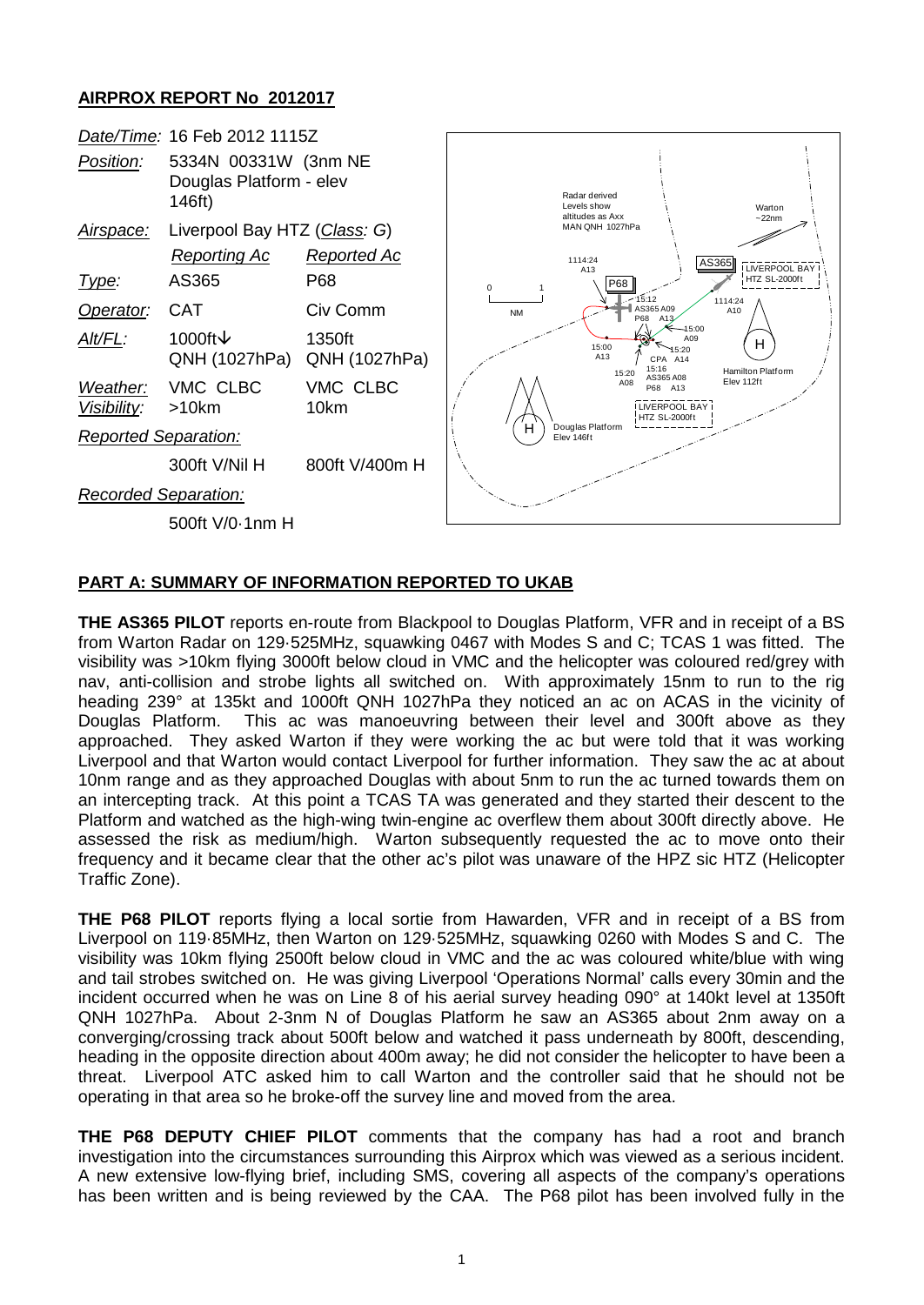investigation and is committed to ensuring that a repeat of his mistake will not recur. It came to light that the pilot had been using the Southern Area 1:500000 map so had he been using the correct chart this incident in all probability would not have happened. While on the day he was complying with ATC instructions he was obviously speaking to the wrong ATSU. The pilot is fully aware of the implications of using the wrong chart but by way of mitigation he stated that the changeover from the Northern to Southern chart was very close to where the ac was operating. The HTZ was in the top RH corner of the survey square. On reflection it is clear that the correct chart was the Northern Area 1:500000 and although the pilot did have both charts in the ac on the day he used the incorrect one. Since this incident the company have amended their survey brief so that any ACN/NOTAM generation is considered, the flights will contact Warton midweek and Blackpool at weekends by telephone before commencing the survey and have 2-way radio contact with them during the flight.

**THE WARTON LARS/APPROACH CONTROLLER** reports working the AS365 as it transited from Blackpool to the Liverpool Bay Rigs. The helicopter was flying at 1000ft QNH 1026 under a BS and as it was about 5nm E of the HTZ the controller was aware of a 0260 radar contact travelling W'bound and did not consider this contact to be traffic to the AS365. The controller then dealt with other traffic to the SE of Warton and another flight near DCS. On the next scan of the Liverpool HTZ the controller saw a 0260 contact approximately 3nm from, and 400ft above, the AS365 and passed TI to its crew. The crew mentioned they had seen it on their TCAS and expressed surprise that the ac was in the HTZ. The controller contacted Liverpool Approach who informed LARS that the ac was under a BS so Liverpool Approach were asked to free-call the ac to the Rigs frequency of 122·375MHz in order to obtain permission to fly within the HTZ. A colleague then took over the position and the off-going controller made further enquiries, establishing the other ac, a P68, was on a survey flight. The P68 pilot called LARS stating that he was unable to make contact with the rigs frequency before he was told to vacate the HTZ.

**ATSI** reports that the Airprox occurred at 1115:16, in Class G airspace, 26nm SW of Warton and within the boundary of the designated Helicopter Traffic Zone (HTZ) of the Liverpool Bay Gas Field. The AS365 was operating on a VFR flight from Blackpool Airport to the Douglas Platform situated in the Liverpool Bay Gas Field and in receipt of a BS from Warton Approach. The P68 was operating VFR off the N Wales coast to conduct an Aerial Survey at an altitude of 1300ft and was in receipt of a BS from Liverpool Radar.

The UK AIP Page ENR1-6-7-9 (30 Jun 11) describes off-shore operations in the Liverpool Bay area as follows:

- Morecambe Bay and Liverpool Bay Gas Fields Helicopter Support Flights.
- 3.1 Permanent platforms positioned on the Morecambe Bay and Liverpool Bay Gas Fields are shown at ENR 6-1-15-7.
- 3.2 Helicopter Traffic Zone (HTZ)
- 3.2.1 A Helicopter Traffic Zone (HTZ), established as notification of helicopters engaged in platform approaches, departures and extensive uncoordinated inter-platform transit flying, is established around the Morecambe Bay and Liverpool Bay Gas Fields. An HTZ consists of the airspace from sea level to 2000ft amsl contained within the tangential lines, not exceeding 5nm in length, joining the neighbouring circumferences of circles 1·5nm radius around each individual platform helideck.
- 3.3 Airspace Structure Morecambe Bay……………………….
- 3.4 Airspace Structure Liverpool Bay
- 3.4.1 The helicopter support land base is Blackpool Airport. Low level flights, normal operating height 1000ft amsl on the Blackpool QNH, operate daily between Blackpool Airport and the helidecks. Transit height to/from the Lennox platform is 500ft amsl. Flights between helidecks are normally conducted between 500ft and 1000ft.
- 3.4.2 The route structure is:

(a) Blackpool to Gate G (534449N 0030441W) to Hamilton (533357N 0032716W);

(b) Blackpool to Gate G to Lennox (533719N 0031037W).

Note: Routes are bi-directional.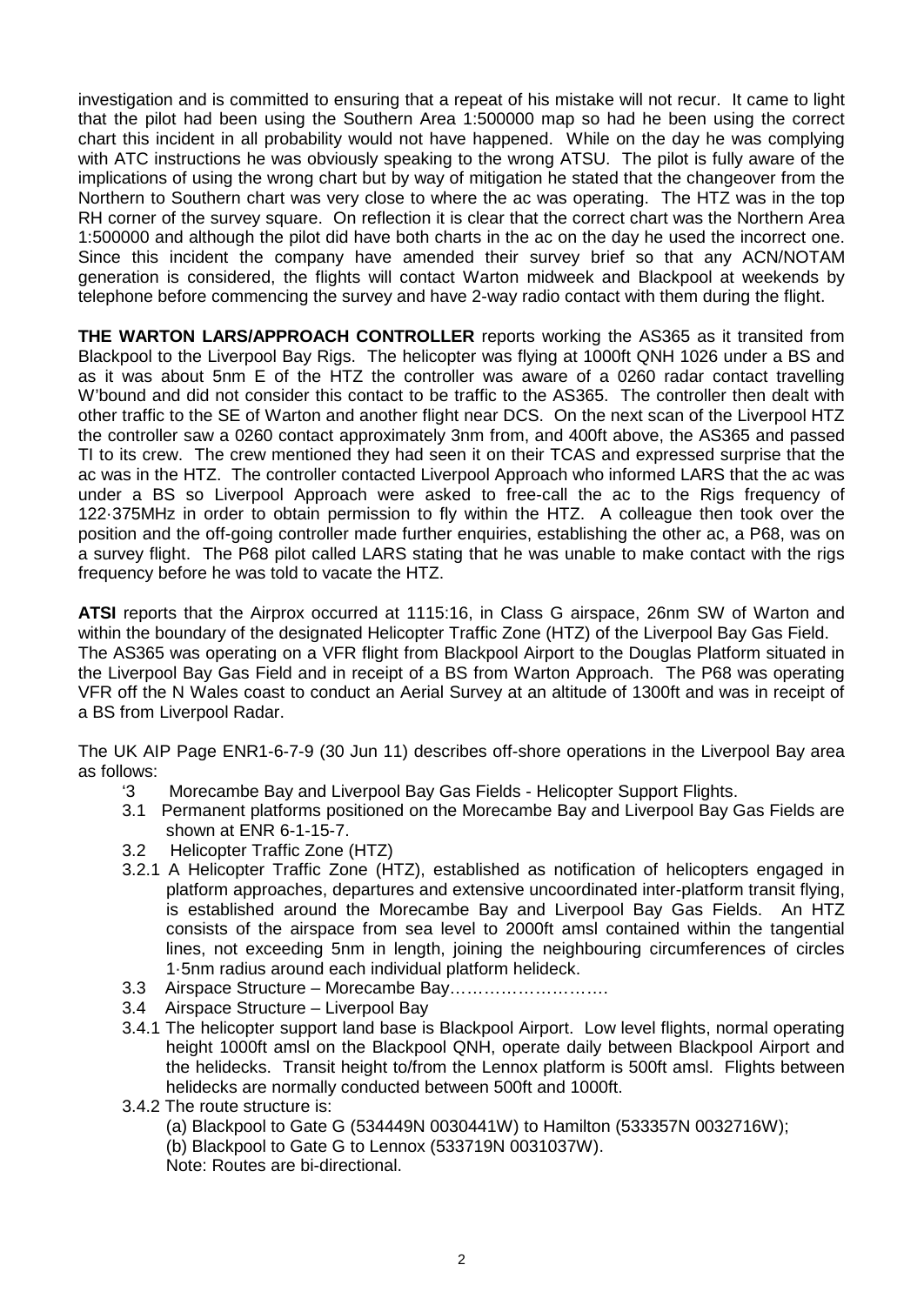- 3.4.3 Helicopter traffic information is available from Warton Approach during the Warton ATC published hours of operation. Outside these hours, information is available from Blackpool Approach.
- 3.4.4 Gas release and burn-off operations may take place at any time without prior notification from off-shore gas installations.'

(Rigs operated by BHP Petroleum and RTF Traffic and LOG 122·375MHz).

In the RT transcript reference is made to Helicopter Protected Zone (HPZ). These were renamed Helicopter Traffic Zones (HTZ) on 8 April 2010. CAA ATSI had access to the following: RT recording from Liverpool and Warton ATC. NATS Area radar recording, Warton ATSU radar

recording, written report from both pilots, Warton controller written report.

. Warton and Liverpool METARs:- METAR EGNO 161050Z 27014KT 9999 BKN044 08/06 Q1026= METAR EGGP 161050Z 28011KT 9999 SCT046 08/06 Q1027=

At 1055:30, the P68 flight contacted Liverpool Approach and reported on task conducting an aerial survey in the Rhyl/Prestatyn area, off the N Wales coast at an altitude of 1300ft for a period of 3hr. The Liverpool controller agreed a BS, allocated a squawk 0260 and passed the Liverpool QNH 1027. The P68 pilot advised that he would give an 'Ops' call every 30min and reported commencing the survey.

At 1104:20, the AS365 flight, on departure from Blackpool, contacted Warton Approach, reporting in the climb to 1000ft. The Warton controller agreed a BS and passed the Warton QNH 1026.

At 1113:16, Warton radar recording shows the P68 N of the Douglas Platform, on the boundary of the HTZ, tracking W and indicating an altitude of 1200ft. The AS365 is shown entering the HTZ to the NE of the Hamilton Platform, indicating an altitude of 900ft. The distance between the 2 ac is 5nm.

At 1113:42, the Liverpool controller warned the P68 pilot to look out for traffic approaching from the NNE, squawking the rig conspicuity code (0467) and indicating 1000ft unverified. The P68 pilot reported looking out for the traffic.

At 1113:47, the Warton controller warned the AS365 pilot about traffic, 12 o'clock at a range of 3nm at 1300ft manoeuvring over the rigs showing a squawk allocated by Liverpool. The AS365 pilot advised Warton that the other aircraft [P68] was in a Protected Helicopter Area [AIP refers to Helicopter Traffic Zone]. The radar recording shows the 2 ac on reciprocal tracks at a range of 2·5nm, with the P68, indicating an altitude of 1300ft and the AS365, indicating an altitude of 900ft. The P68 is then observed to commence a L turn and track W.

At 1114:25, after a discussion with Liverpool, the Warton controller advised the AS365 pilot that the P68 was conducting an Aerial Survey. In response the pilot reported that the P68 was turning back towards them and said it would be helpful if the ac was on the company frequency [Rig RTF 122·375MHz]. The radar recording shows the P68, 2·1nm W of the AS365, turning onto an E'ly track. The 2 ac then track towards each other on converging headings.

[UKAB Note (1): By 1115:12, the radar recording shows the AS365 at altitude 900ft in the P68's 12 o'clock range 0·3nm, the P68 at altitude 1300ft. The next sweep at 1115:16 is the CPA, the tracks of the 2 ac having crossed, the P68 indicating an altitude of 1300ft with the AS365 indicating an altitude of 800ft in its 0130 position range 0·1nm. The next radar sweep shows the P68 now at 1400ft and the AS365 at 800ft as the 2 ac begin to diverge.]

At 1115:50, the AS365 pilot requested the registration of the P68 from the Warton controller and reported that the P68 had flown directly towards the helicopter at about 300-400ft above. The Warton controller informed the pilot that the P68 was shortly to come onto the Warton frequency.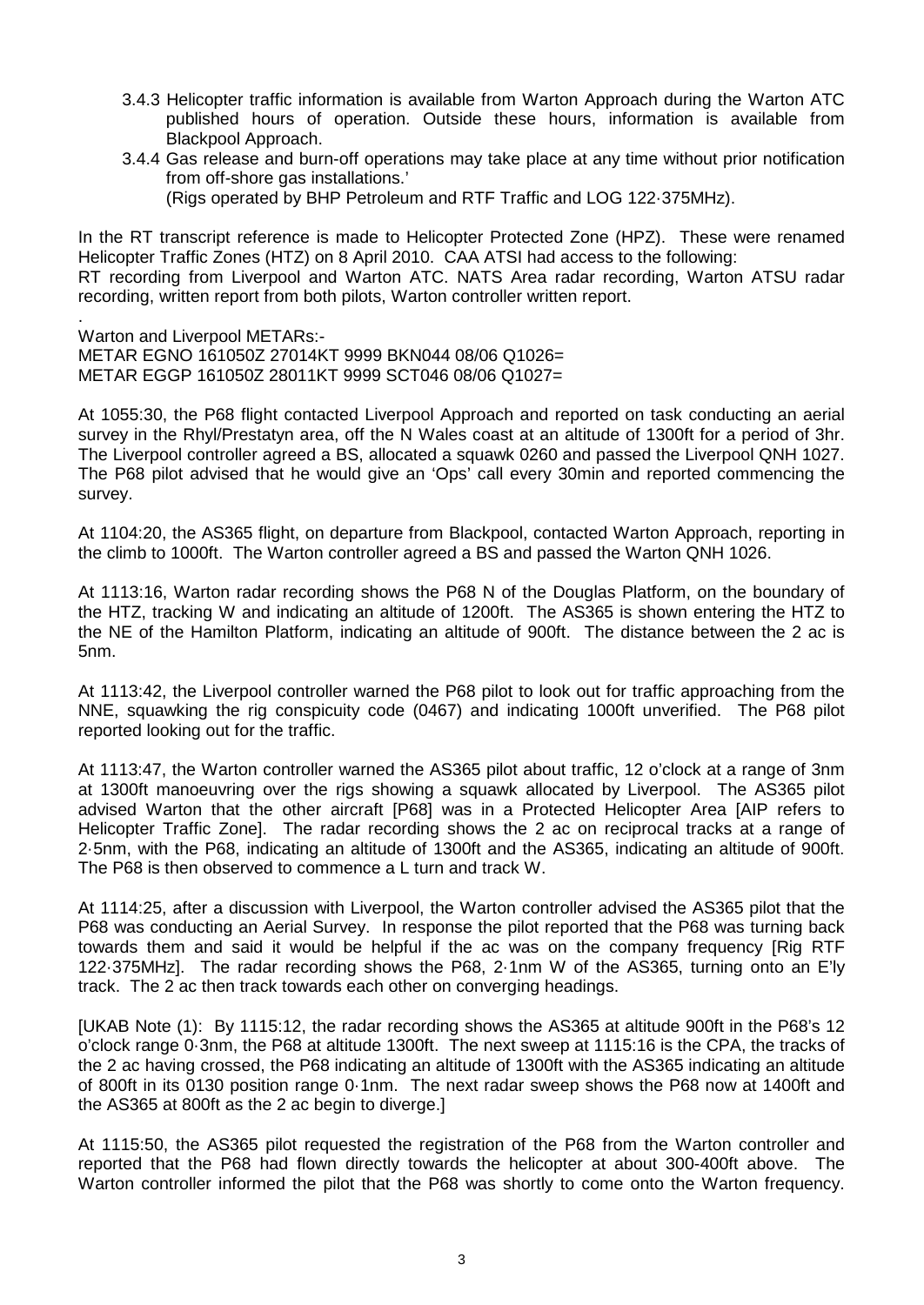The radar recording shows the AS365 helicopter landing at the Douglas Platform at 1117:33 and the P68 tracking E/W indicating an altitude of 1300ft.

At 1120:40, the Liverpool controller (at the request of Warton) requested that the P68 pilot contact the Liverpool Bay Rig frequency 122·375MHz. Shortly afterwards at 1122:40 the P68 pilot reported back on frequency reporting 'no response' from the Rig frequency. The AS365 pilot subsequently reported that the P68 flight had called on the Rig frequency but using the 'Warton' c/s. At 1125:40 the Liverpool controller instructed the P68 pilot to squawk 7000 and contact Warton Radar.

At 1126:35, the P68 flight contacted Warton and the pilot was asked whether he had been authorised to operate in the Rigs protected zone. The P68 pilot responded 'negative'. The controller agreed a BS allocating a squawk 3642. As part of the survey the P68 pilot indicated a requirement for tracks backwards and forwards until clear of the area and asked for permission to continue. The Warton controller responded that this couldn't be approved without prior authorisation and should really have been arranged before getting airborne. The P68 pilot advised that he would continue the survey work nearer to the shore and commented that he didn't have 'that helicopter area' on his chart. The P68 pilot then reported changing back to the Liverpool frequency.

When the AS365 helicopter reported airborne from the rigs returning to Blackpool the controller advised the pilot that the P68 did not have the HPZ on his chart and had been advised he wasn't allowed in. This was acknowledged by the AS365 pilot.

As a result of this incident, the Warton ATSU issued a bulletin to remind controllers of the status of the HTZs as described in the UK AIP. Warton also indicated that it is common practice for Warton controllers to remind pilots operating sorties off-shore that they should remain clear of the Liverpool HTZs. Warton considered it likely that over a period of time, this may have pre-disposed controllers into believing that pilots required permission to enter the area, when this was not the case.

It was not clear if the P68 pilot was aware of the off-shore operations, the Rig RTF frequency or the helicopter information available from Warton Approach specified in the UK AIP. The HTZ is not restricted or protected airspace and there seems to have been a misunderstanding by the controller regarding the status of the HTZ (referred to as HPZ). This resulted in the controller refusing permission for the P68 to continue in the area of the Gas Rigs.

Both flights were in receipt of a BS from 2 separate units. As indicated in the AIP, it would have been more appropriate for the P68 pilot to have contacted Warton to receive a service and additional information on helicopter activity in the area. The P68 pilot advised the Liverpool controller about survey work "just off the N Wales coast in the vicinity of Rhyl and Prestatyn"'. It may not have been obvious to the Liverpool controller that the P68 was going to operate in the vicinity of the Rigs. Both controllers gave a warning to their respective ac. CAP774, UK Flight Information Services, Chapter 2, Page 1, Paragraph 1, and 5, state:

'A Basic Service is an ATS provided for the purpose of giving advice and information useful for the safe and efficient conduct of flights. This may include weather information, changes of serviceability of facilities, conditions at aerodromes, general airspace activity information, and any other information likely to affect safety. The avoidance of other traffic is solely the pilot's responsibility.

Pilots should not expect any form of traffic information from a controller/FISO, as there is no such obligation placed on the controller/FISO under a Basic Service outside an Aerodrome Traffic Zone (ATZ), and the pilot remains responsible for collision avoidance at all times. However, on initial contact the controller/FISO may provide traffic information in general terms to assist with the pilot's situational awareness. This will not normally be updated by the controller/FISO unless the situation has changed markedly, or the pilot requests an update. A controller with access to surveillance-derived information shall avoid the routine provision of traffic information on specific aircraft, and a pilot who considers that he requires such a regular flow of specific traffic information shall request a Traffic Service. However, if a controller/ FISO considers that a definite risk of collision exists, a warning may be issued to the pilot.'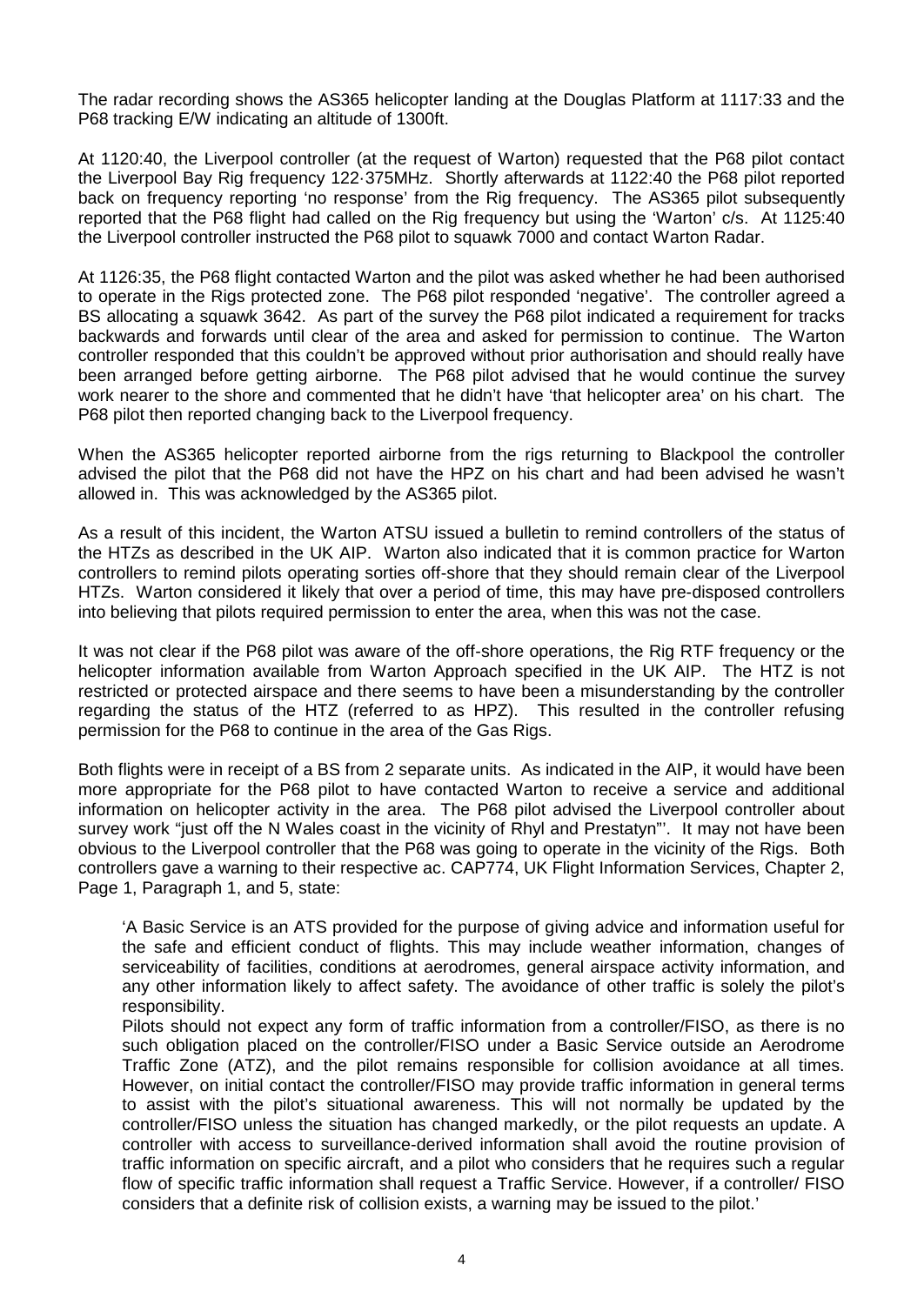After the Airprox, when it became apparent that the P68 was likely to be in conflict, a number of factors led to further misunderstanding.

- a) The P68 was asked to contact the Rig RTF frequency 122.375MHz but appears to have used the 'Warton' callsign on that frequency. Receiving no response the P68 pilot returned to the Liverpool frequency.
- b) The Warton controller seems to have been unclear regarding the status of the HTZ, referring to the HPZ and the requirement for prior authorisation.

CAP774, Chapter 1, Page1, Paragraph 2, states:

'Within Class F and G airspace, regardless of the service being provided, pilots are ultimately responsible for collision avoidance and terrain clearance, and they should consider service provision to be constrained by the unpredictable nature of this environment.'

The Airprox occurred when the AS365 and P68 flights, whilst in receipt of a BS, came into close proximity when operating in Class G airspace within the Liverpool Bay Gas Field HTZ. There was no requirement for the controllers to monitor the flights but each passed a warning to their respective ac.

A number of factors were considered to be contributory:-

- a) The 2 flights were operating in the same area but operating on separate frequencies.
- b) The P68 pilot appears not to have been familiar with the guidance promulgated in the UK AIP regarding off-shore operations in the vicinity of the Liverpool Bay Gas Field.
- c) The P68 pilot reported operating off the N Wales coast in the vicinity of Rhyl and Prestatyn. It was not obvious to the Liverpool controller that the P68 intended to operate in the vicinity of the Liverpool Bay Gas field.

## **PART B: SUMMARY OF THE BOARD'S DISCUSSIONS**

Information available included reports from the pilots of both ac, transcripts of the relevant RT frequencies, radar video recordings, reports from the air traffic controllers involved and reports from the appropriate ATC authorities.

It was clear to Members that there were some misunderstandings within both cockpits of the subject ac and in Warton ATC. The AS365 pilot was apparently expecting more protection within the HTZ than was available; a HTZ is not an ATZ nor is it exclusive to helicopter traffic. The HTZ is Class G airspace where the presence of helicopters is highlighted for other users but with no ATC service available; the frequency is manned by ground personnel and is licensed for administrative and logistic purposes associated with safe offshore operations. The procedures followed by helicopter operators whilst flying within the HTZ were established by local agreement, there being no procedures promulgated for traffic transiting a HTZ. Similarly, the P68 pilot was unaware of the HTZ, owing to poor pre-flight planning, and was using the wrong chart during the survey flight. However, there was no reason for the P68 to be excluded from the Class G HTZ; the pilot did not need to contact any ATSU during the survey portion of the flight. That said, had the P68 pilot noted the HTZ's existence from the Northern Area chart, he would have been cross-referred to the AIP entry which mentions the availability of TI from either Warton or Blackpool ATSUs. The Board agreed it would be good airmanship to contact the relevant ATSU for TI whenever flying in a HTZ. Warton ATC erroneously believed that permission/authorisation was required for transiting traffic to enter the HTZ and that the P68 flight, without 'clearance' to be there, must vacate the HTZ. Given the Class G status of the airspace, both pilots were responsible for maintaining their own separation from other ac through see and avoid. In the end both flights, although under a BS from 2 different ATSUs, received a traffic warning on each other. This warning enhanced the P68 pilot's SA and enabled him to visually acquire the approaching helicopter about 2nm away and, he estimated, 500ft below; content that no action was necessary; he watched it pass well below by 800ft. Meanwhile the AS365